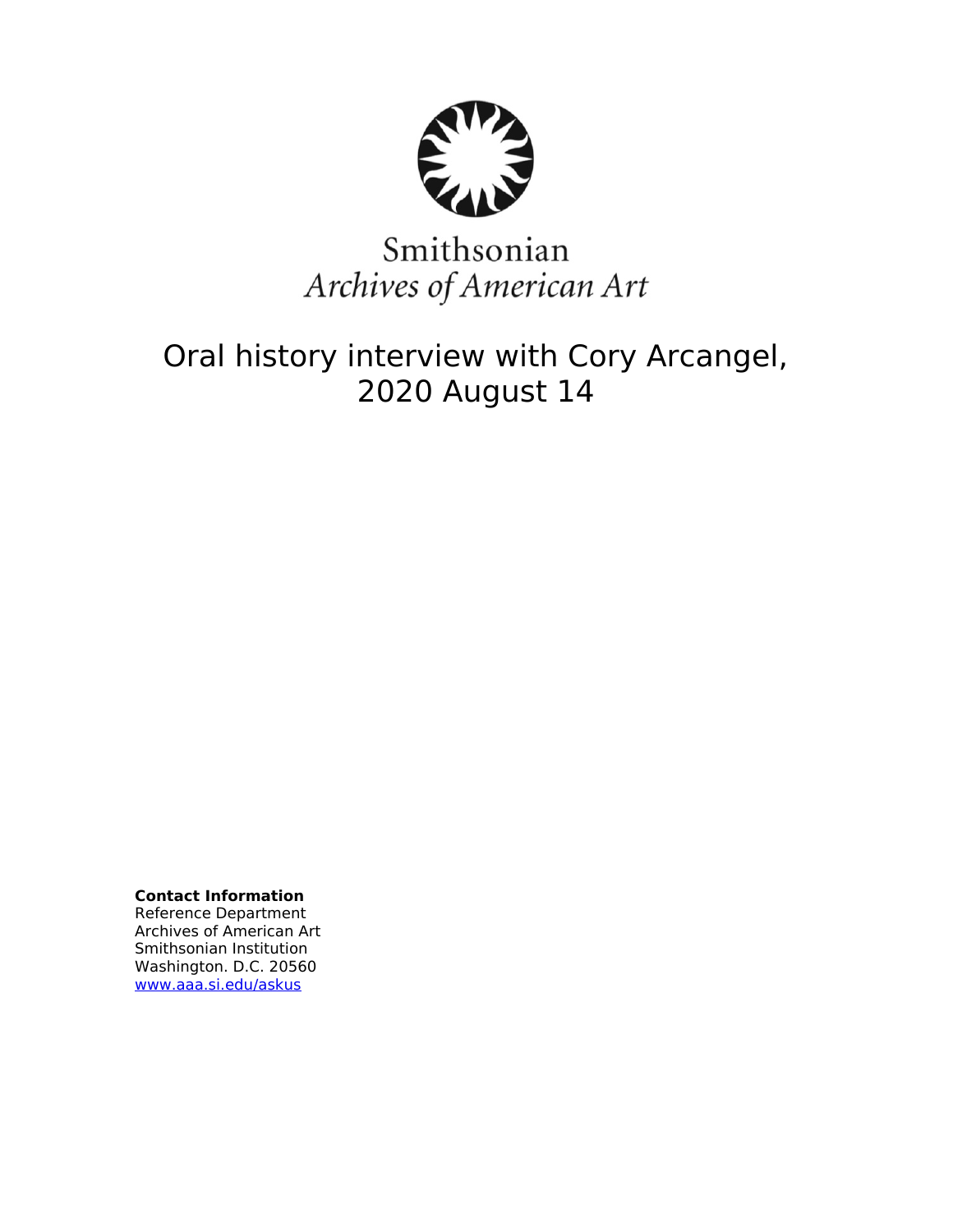### **Transcript**

#### **Preface**

The following oral history transcript is the result of a recorded interview with Cory Arcangel on August 14, 2020. The interview took place at Arcangel's home in Stavanger, Norway, and was conducted by Jacob Proctor for the Archives of American Art, Smithsonian Institution. This interview is part of the Archives of American Art's Pandemic Oral History Project.

This transcript has been lightly edited for readability by the Archives of American Art. The reader should bear in mind that they are reading a transcript of spoken, rather than written, prose.

#### **Interview**

JACOB PROCTOR: Okay. So this is—

CORY ARCANGEL: Okay, so continue.

JACOB PROCTOR: So this is Jacob Proctor interviewing Corey Arcangel, uh, from his home in Stavanger, Norway, uh, for the Smithsonian Institution's Archives of American Art's Oral History Pandemic Project. And this is August 14, 2020. So, Cory, thank you so much for talking with us or with me for this project. Um, I guess the big question, I mean, you've been in—you've been outside the U.S. for the full length of the pandemic. And, I mean, I guess the big question is, how are you? And how has it been for you and your family and your studio and—

CORY ARCANGEL: Yeah, that is—

JACOB PROCTOR: It's a big question.

CORY ARCANGEL: Yeah [laughs]. That's a really big question. Yeah, I was in New York City up until two weeks before, um, the pandemic kind of was really on people's radar. I mean, it was in New York City in February; people had it, but it wasn't—it wasn't yet—uh, I guess people weren't —people weren't paying attention enough to realize what was happening.

JACOB PROCTOR: Uh-huh [affirmative].

CORY ARCANGEL: We came back in February, the end of February. And then, um, just two weeks later then Norway was kind of locked down. Anyway, uh, we're doing—I mean, good, my family is doing good. We're here in Stavanger, Norway, on the southwest coast of Norway. Norway was really super active in their response, it happened right away. And Norway has like a really specific culture and structure that means that when the prime minister like gives directions, like the entire country from top to bottom, like a Christmas tree, follows the directions. And also, Norway doesn't have a lot of people; there's a lot of space. And um, Norwegians aren't—so they don't like to get so close to each other anyway. So things, um, here—things have been—so it was like, um,—it's been pretty good here in Stavanger. Oslo's a different but in general, Norway handled it really well. You know, professionally, though, my studio is still in New York. So when I left New York five years ago, I left in a kind of hurry and I just left my studio running because it didn't make any sense to dismantle it. And over the last five years, me and my studio learned to work remotely.

And so, the studio is the thing that has been complicated because it's been closed—physically, been closed since March. And I think for me the priority has been actually mostly on the kind of health and well-being of the people, my staff. Like just trying to understand what they're going through and how to—how to just run the studio at the same time as dealing with all the kind of anxiety. So, yeah, anxiety and, you know, my staff kind of dispersed around the United States, um. And, um, so, yeah, this is like, um—this is like a very long and complicated answer. So it's—

JACOB PROCTOR: Well, it's a long—it's a complicated situation [laughs].

CORY ARCANGEL: Yeah. I would say at this point, it disrupted my studio more than it disrupted my personal life, um, because like after two months of like pretty hard quarantine, Norway basically went back to normal. You wouldn't really be able to know anything—so much was different. But then, again, at the same time I'm going to work during the week and I'm negotiating, uh, yeah, my studio life, which, um, which is complicated, though what I will say is, when I was in New York in January and February, my—the three young people who work for me,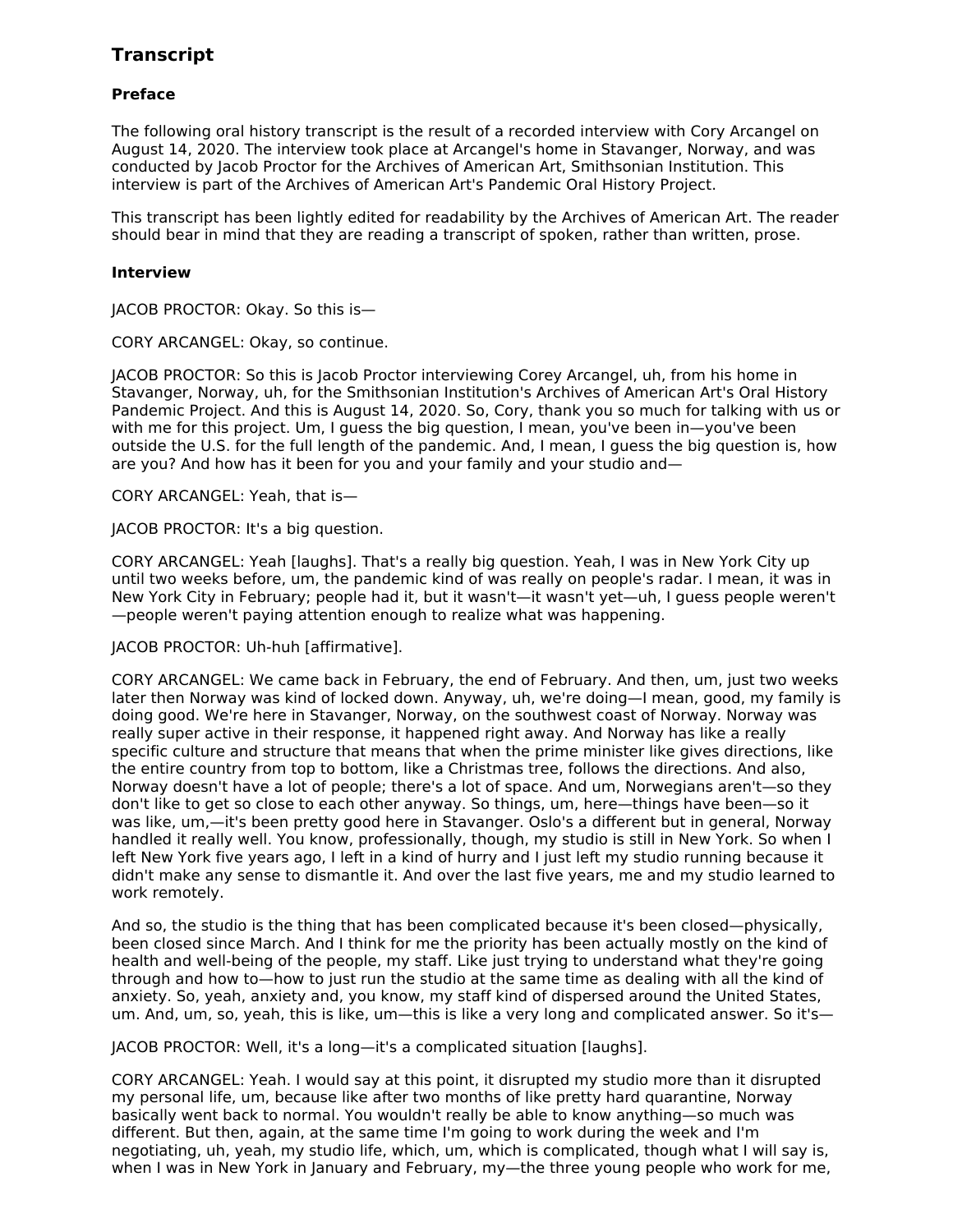they decided or we decided together that they no longer wanted to go to the studio anyway, anymore. So we already kind of like conceptually and were already in the process of kind of dismantling our physical space when corona hit. So we weren't really caught flat-footed in terms of infrastructure, we had already kind of moved everything to the Cloud.

[00:05:07]

JACOB PROCTOR: Oh, wow.

CORY ARCANGEL: And that's just because they didn't want to—I guess they're a different generation than me, or than us.

JACOB PROCTOR: Uh-huh [affirmative]. Yeah.

CORY ARCANGEL: And they just plugged it in. They are like, why should we go to the office anymore? Like why? Why are we spending 40 minutes on the subway one way and then 40 minutes home and parking and lunch? And yeah, it made a lot of sense to me. And now, of course, it makes a lot of sense to everyone, I'm sure, because I think a lot of people like working from home.

JACOB PROCTOR: Yeah. Although, I mean, depends on whether those people have children or not. [Laughs.]

CORY ARCANGEL: Yeah, yeah.

JACOB PROCTOR: [Laughs.] Or whether they're students.

CORY ARCANGEL: That, of course—I'm skipping the—yeah, the child part. That—I guess I'm making it sound more rosy than it was. I think without—yeah, it was a lot of months without childcare. And that was—that was intense, really intense, really hard. I mean, it's basically, and —I'm going all over the place, Jacob; is that okay. Like I'm really—

JACOB PROCTOR: It's fine. Yeah. CORY ARCANGEL: —swerving. I think like—anyway, I gave you a little kind of broad, rosy picture. But like now what I'm trying to remember—like the first few months, it was like when you're in hard—when it was like hard quarantine, it's just a little bit like just accomplishing one thing a week—like without childcare and with—when you're like full geared-up going to get groceries and everyone is like stressed out of their mind and you're not leaving your apartment, just accomplishing one thing a week was like a miracle. And by accomplishing something, I mean like maybe responding to some emails, you know, or um, sending off an image to a magazine. Like it was the kind of—the ability to—what would have been called to be productive was just totally different. And that—that was—and that was like for weeks and weeks and months and months, you know. And so me and my studio were kind of all working together, learning this new world of washing your hands, like it just—everything took so much time all of a sudden. Yeah. And cooking. Like so much cooking.

[They laugh.]

You know, and so that, I think—it was like—it was just very strange from one day to the other, like for everything to shut off. And—yeah, and for me, I mean I feel like I've been doing whatever process led to me being an artist and having a studio, it was 20 years of stable structures, stable —a relatively stable industry. And it—all that, you know, along with all the difficulties that I'm talking about of like productivity—all those structures that kind of vanished or evaporated or are in the process of evaporating. So just—I don't know, like, everything became amorphous. Does that make sense?

JACOB PROCTOR: Absolutely. I mean, I felt—I mean, I spent also, you know, the hard— the months of hard quarantine in Europe—I mean, I was in Berlin, so it was very different from New York. But yeah, I found the same, exactly the same. You know, when you're—

CORY ARCANGEL: Yeah.

JACOB PROCTOR: It felt a little bit like right after you have a baby and like time ceases to have any meaning for a while.

#### CORY ARCANGEL: Yes.

JACOB PROCTOR: Because every day just kind of blurs into the next and you don't get anything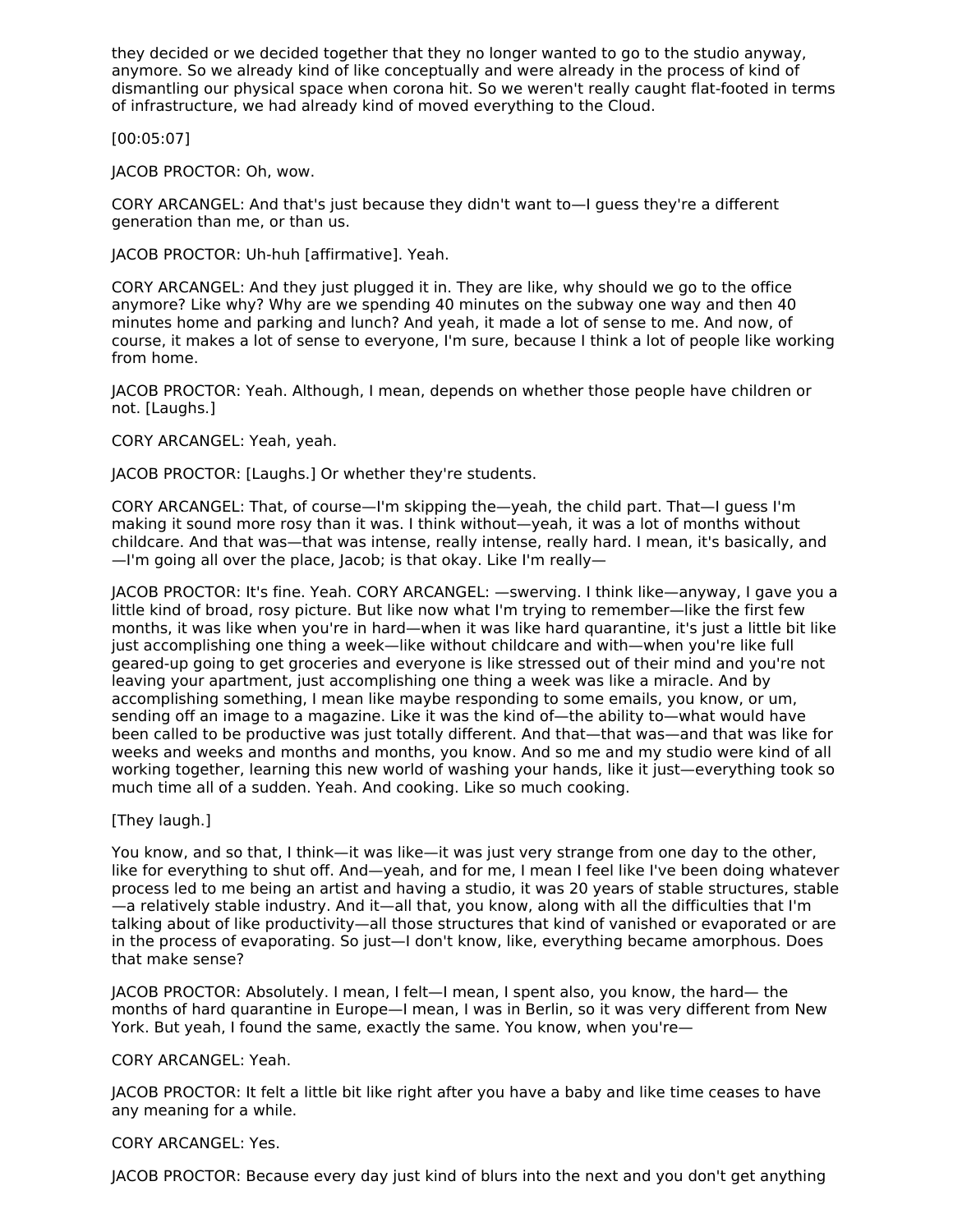done.

[They laugh.]

CORY ARCANGEL: It's a really good point. Yeah. Like, yeah, having a baby. And although for me, it was like my daughter was old enough. So we were sleeping, which was interesting. Like because when you first have a baby, you're not sleeping and—

#### JACOB PROCTOR: Right.

CORY ARCANGEL: And so it—but it was exactly like that, except like you might be sleeping a little bit more. Yeah, the days would just tumble around. And it felt like the rhythm was that of vacation, where you like, you eat and then you rest and then you start cooking and then you eat —

#### JACOB PROCTOR: [Laughs.]

CORY ARCANGEL: —and then you rest for an hour and then you start cooking and then you rest. You know? And, um, yeah. And then, you know, uh—and then, you know, we moved. Me and my wife and my daughter moved in the middle of that. And that was—that I think helped us a lot because we moved around the corner. It was hard quarantine and we—so what we did was we just—we took two boxes a day and we rolled them over on a trolley. So every day we took a little bit out of our old apartment and put it into our new apartment. And we did that for almost a month. And that somehow helped us like have some kind of task, like a goal and a task and something to do and somewhere to go that was easy. Because we just walked down the middle of the street and then took a right. And so, um, at the same time, we were doing that. But, um but yeah, no, eventually my studio came back online. Like all—I have three people who work in various part-time roles. And like eventually by—see, so even the months are hard to keep track of, you know. Like it's going to be almost a whole—like it'll be soon like the winter again. Like a whole year will have evaporated basically, I think. That will be like how it will be perceived.

[00:10:46]

JACOB PROCTOR: Uh-huh [affirmative].

CORY ARCANGEL: And, um, so when did we start? Maybe it was May or June that we actually started—like kindergarten opened up again in Norway. And I was able to start coming to the office and then we like produced a couple—like we had a couple victories. And at that point, a victory was just like project—like do something new and meet a deadline with another organization out —like some other organization—you know, like. And we had a couple—like we did a mix tape for Issue Project Room, and we did an ad campaign for Louis Vuitton. And they just felt like just like enormous, huge victories. Like they felt really—it felt really good to be able —and like—so we were working a lot slower but maybe with more purpose and more focus than we had ever—like, than we had ever worked. And so that was that was kind of eye opening for, I think, me and my office. Because I think we had been doing—I think we had just been caught up for so long in like deadline, art fair, deadline, plane. Like we—that we found some new pace that seemed like healthier. I don't know. Like there was a really good thing that happened, that came out of it, where we found some kind of —like all the deadlines basically vanished. Like shows vanished. Like a lot of—

JACOB PROCTOR: Because all the institutions were shut down also.

CORY ARCANGEL: Yeah, exactly. So institutions were shut down. We were supposed to have a show in Shanghai in March, that got canceled in February, so that got—because the pandemic first hit China in late—yeah, like December, January, February. Yeah, we were supposed to have a show in that—like we had—our schedule was stacked for almost a year-and-a-half and everything evaporated during the year. And all that room—I don't know. Like there was a good— I'm trying to explain was like a good thing that came out of it. Because we had space finally. For me, the first space that I probably had, I mean, maybe in 10 years, you know.

#### JACOB PROCTOR: Uh-huh [affirmative].

CORY ARCANGEL: I took some time off after my show at the Whitney to have some—but I hadn't — So it was kind of good in a way.

JACOB PROCTOR: Yeah. The lack of—sort of the short circuiting of continuous partial awareness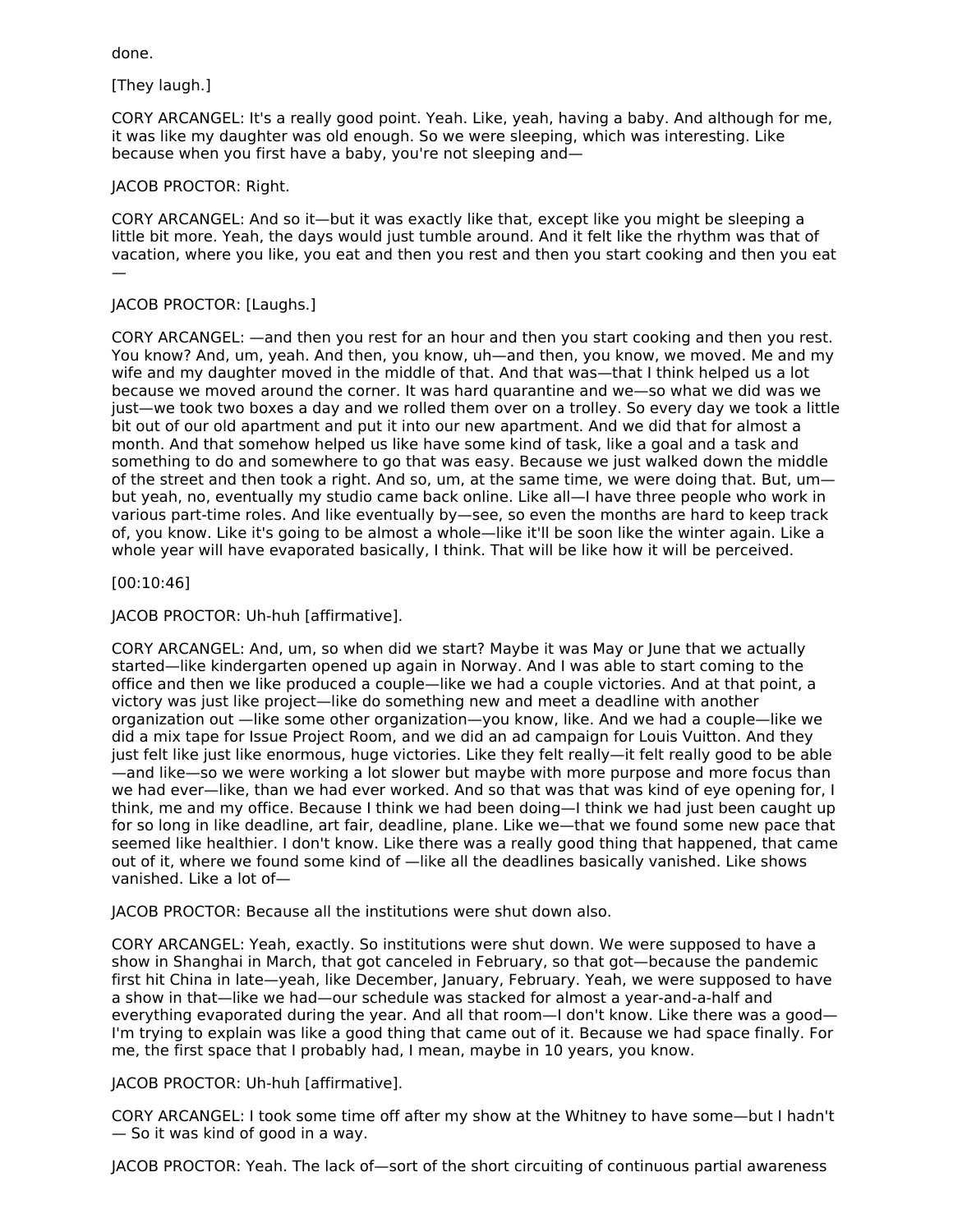to other people. [Laughs.]

CORY ARCANGEL: Yeah. Yeah.

JACOB PROCTOR: To cite one of your previous exhibition titles.

CORY ARCANGEL: Yeah. And I think like—I think also yeah, totally like—and the industry, like the industry that—the industry also changed so much over the last 10 years. And then when it's constantly changing, you don't realize how much it's changed. And since I was inside like the galleries all got so big and then they're all emailing you like a million requests a week. And everything just like sped up, sped up, sped up, sped up. And so in that respect, it's been really good for like—to have it shut off like that, I think that was definitely a—I mean, it's a plus for the work, it's not a plus for the industry. It's—I don't know what'll happen to a lot of parts of the industry.

There—there—with everything good that I'm saying, I should caveat it with saying that there is like this existential dread like behind everything. You know. Any—like money, like, uh, health, like—so it's just this weird thing. And like it's kind of negotiating—yeah, you're like, you're just it's just trying to negotiate everything at the same time. Like, uh, what am I trying to say? Like, yeah. Like at the beginning, you're just—first, you're worried about your health and staying healthy. And then, like all these things that you didn't have to worry about all of a sudden are, like—these fundamental things are a worry. And so then in order to—like, to work on top of that is like super complicated. And that's why I'm saying like these victories that we had felt so significant because they're on top of all this just complete mess. Does that make sense?

[00:15:33]

JACOB PROCTOR: Yeah. You're having—I mean, everyone—or not everyone, but a lot of people had to—when you have to essentially rethink all the most basic aspects of your life.

CORY ARCANGEL: Yeah [laughs].

JACOB PROCTOR: Things that you just do completely unconsciously and automatically as a normally high functioning adult, uh, when even those things you have to relearn, then it makes everything on top of them feel like that much more.

CORY ARCANGEL: Yeah.

JACOB PROCTOR: You know, it's like walking and chewing gum, if you have to relearn to walk also.

CORY ARCANGEL: Yeah, exactly. Like playing guitar and singing at the same time.

JACOB PROCTOR: Yeah.

CORY ARCANGEL: And yeah, especially because it's like I've been doing this like, professionally like for 20—or almost 20 years. And so, everything was so second nature to me, to have it all kind of break apart was really kind of—really eye-opening experience. You know, like, uh—and it's not only like breaking apart like my own day-to-day idea of like, what am I doing? But also, yeah, the industry's breaking apart, like galleries are vanishing, institutions are vanishing, um. Like, you know, people are all of a sudden becoming hyper aware of internet art, which is like so there are also like good things that are happening.

And like—so all these things are just shifting, you know? I mean, overall, I feel like I regard without—with, of course, this existential dread and this physical stuff. Like the art, like my ideas of art—and I've been feeling like pretty—more positive than I had before. I feel like all this uncertainty creates like opportunities somehow. And it feels a lot like it did when I started. Like, um, it just seems like everything is open all of a sudden and, like anything is possible because there are like—like anything is possible now in a way because the infrastructure is uncertain. Like the infrastructure of contemporary art is so uncertain right now, is that—which I think means for me it's easier to think that anything is possible, and you could just do anything right now. Because there are—there is no magnet; there is not much of a magnet to kind of suck on, to kind of—magnet being like—there's not like a river to just jump into and go with the flow anymore. Like—so that I've been feeling pretty good about. Like I feel like it's all opening and everything's open again [laughs].